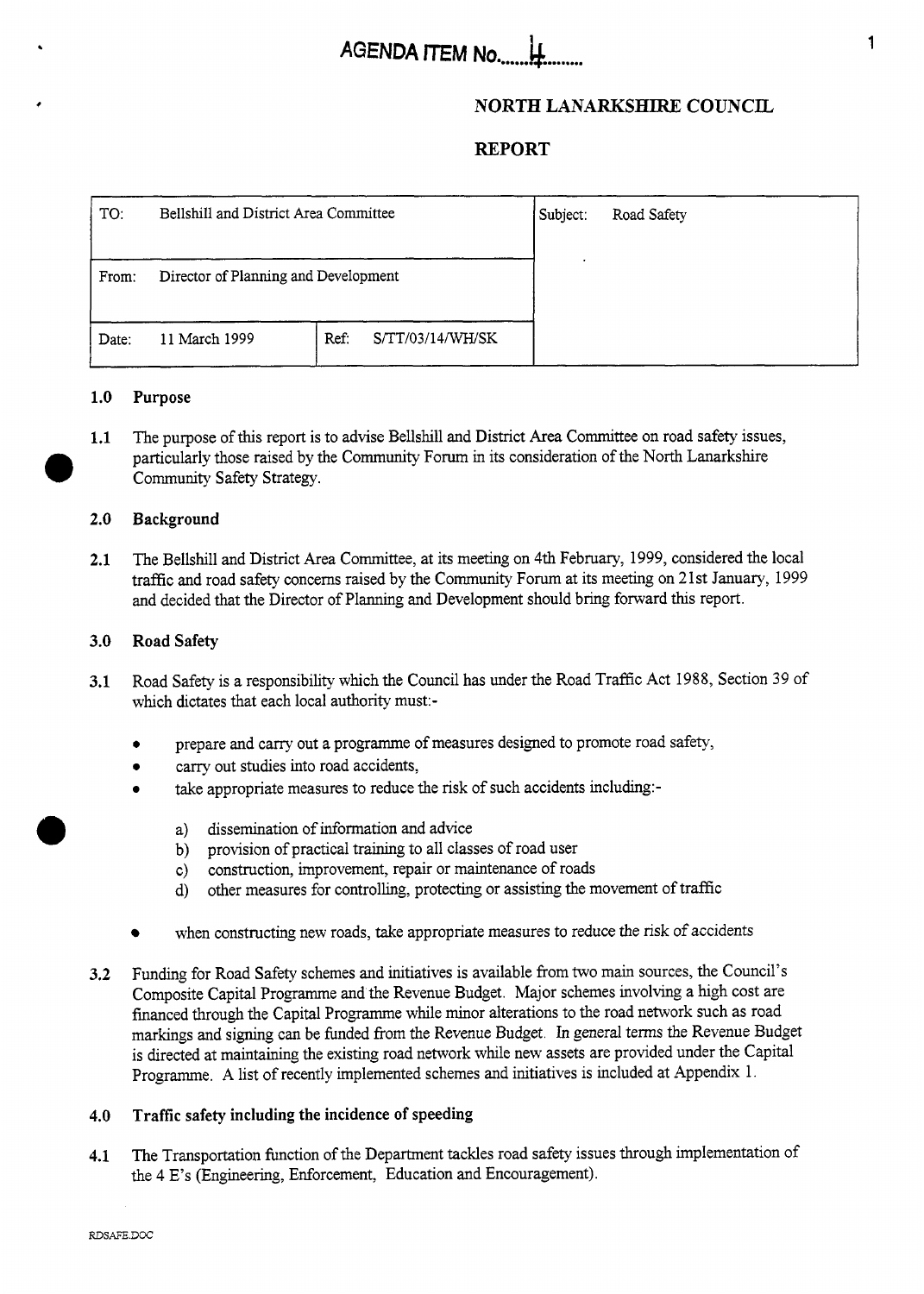- **4.2** At its meeting on 18th February 1998 the Planning and Development (Transport and Development) Sub-Committee approved a list of high injury accident locations as the basis for tackling problems associated with road accidents (Engineering) (Appendix **2).** Four of the 36 accident locations listed lie within the Bellshill and District Area. During these times of restricted funding it is increasingly important to target resources in the best way possible to reduce accidents. The limitations on funding are such, however, that it has not been possible to include any road safety schemes in the Capital Programme for 1998/99. It remains to be seen if Service Plan bids for the next and subsequent financial years will find a place in the Capital Programme.
- **4.3** At its meeting of 6th January, 1999 the Planning and Development (Transport and Development) Sub-Committee approved selection criteria for the inclusion of road humps within traffic claming schemes (Engineering) (Appendix 3). Traffic calming is one of the tools used to treat injury accident locations.
- **4.4** Speeding is, unfortunately, endemic nowadays on the nation's roads. The responsibility for enforcing speed limits lies with Strathclyde Police (Enforcement). Where high speeds are a factor in injury accidents, however, the sites may qualify for treatment under the Council's policies at 4.2 and 4.3 above. It should also be noted that as part of the Strathclyde Police campaign, this Department has been involved in identifying those locations which are known to have a high percentage of speed related accidents to enable the police to target their resources.
- **4.5** As Members will be aware the Department has a small Road Safety Training Section (Education) which has a wide remit in providing information and training, not only to school children but to all road users. One current initiative is "Foolspeed" (Appendix **4)** for which the Committee's support is sought.
- **4.6** In an attempt to practice what we preach discussions are underway with the Chief Executive's Department to raise Council official's awareness of road safety issues (Encouragement). Another example is the Safer Routes to School project which also involves raising awareness of such issues for parents and children.
- **5.0** Limited duration **of** pedestrian's crossing time at pelican crossings
- **5.1** Pelican crossings are, by far, the most common form of signalised pedestrian crossing used in North Lanarkshire. The amount of time given to pedestrians to cross the road is decided by applying national criteria issued by the Scottish Office (Appendix *5).* This time is in two parts, both of which are functions of the width of the crossing and the assumed walking speed of pedestrians of 1.2 m/s. Dependant on the crossing width, therefore, pedestrians are given between 10 and **25** seconds to cross the road in a combination of steady green and flashing green man signal while vehicular traffic is shown either a red or flashing amber sipal. In some circumstances the green man time can be extended by an additional **2** seconds to assist, for example, disabled persons. In practice these timings work well when both drivers and pedestrians operate the system properly and obey their respective signals. The new Puffin style crossings are designed to detect the presence of pedestrians but these are only now beginning to be introduced.

#### *6.0* Disrepair **of** roads within Bellshill and District area

**6.1** The routine maintenance of the fabric of the road network is funded through the Revenue Budget whereas serious deteriorations necessitating full road reconstruction are done through the Capital Programme, being classified, effectively, as a new asset. Road maintenance is prioritised on a basis of need but the whole of North Lanarkshire road network is suffering as a result of long term underfunding. This topic was the subject of a report to the Planning and Development Committee on 29th October, 1997 a copy of which is enclose at Appendix 6.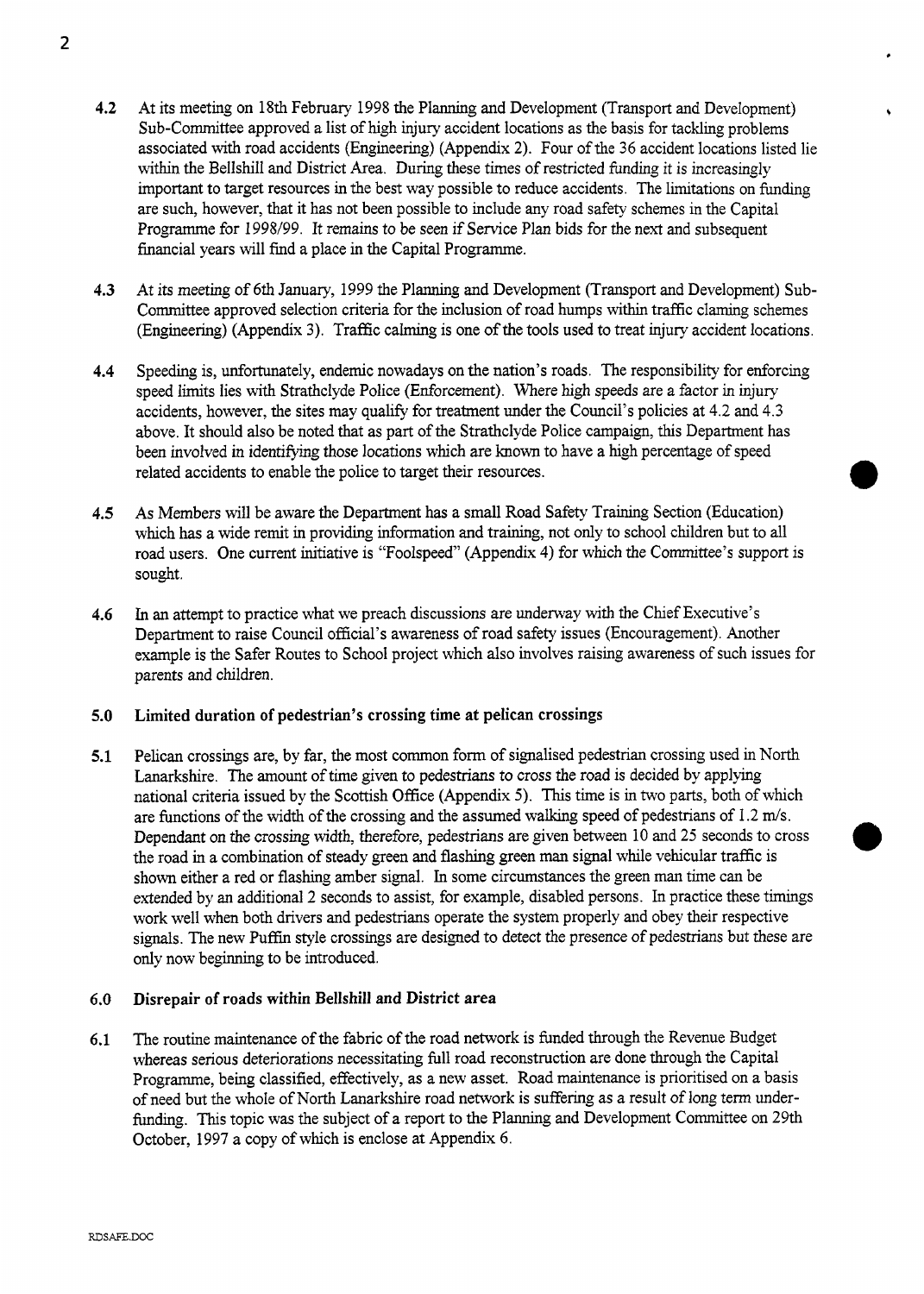#### **7.0 Insufficient street lighting at new traffic island on Main Street, Mossend**

**7.1** The island in question was installed by a private developer as a requirement of and in association with their residential development in Adamson Street. The developer constructed the island but failed to install lighting to the island's column until pressed by the Department's lighting officials. The island in now lit, but at the time of writing **(4th** March, 1999) has still to undergo the Council's electrical safety checks.

#### **8.0 Recommendation**

**8.1** Committee is asked to note the contents of this report.

IG Lawson

for **Director of Planning and Development**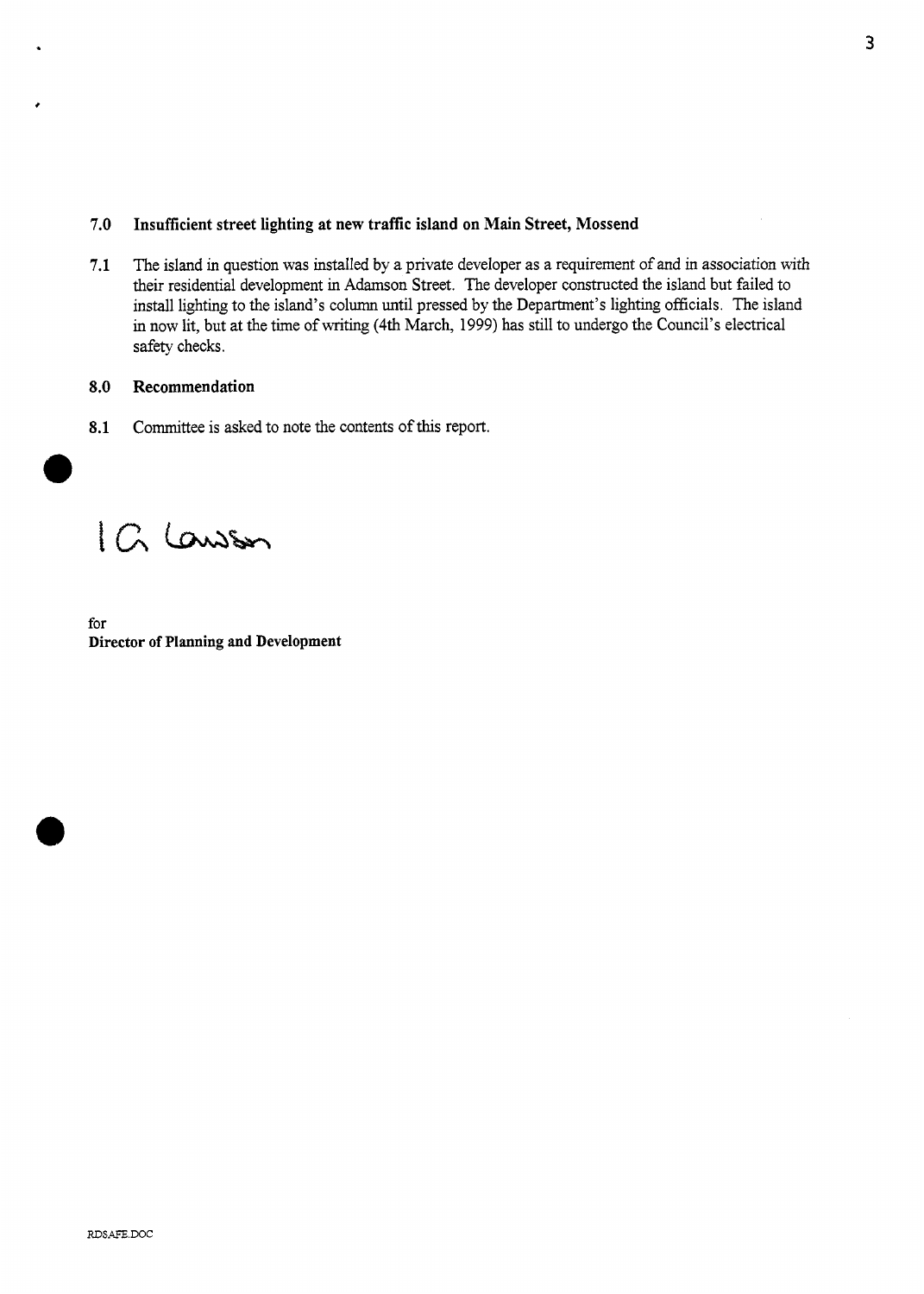## APPENDIX **i**

#### **RECENTLY IMPLEMENTED** *AND* **ONGOING ROAD SAFETY AND TRAFFIC MANAGEMENT SCHEMES/INITIATIVES**

#### **ViewDarWTannochside**

- **1)** Old Edinburgh Road **Speed** Camera **(1 995)**
- 2) Old Edinburgh RoadfWest Avenue Staggered Pelican Crossing **(1995)**
- 3) Old Edinburgh Road/Labumum Road Mini Roundabout **(1996)**
- **4)** Old Edinburgh RoadOakdene Avenue Toucan Crossing ( **1996)** Glasgow/Edinburgh Cycle Route
- 5) New Edinburgh Road/Spindlehowe Road Traffic Signals (1996) Glasgow/Edinburgh Cycle Route
- **6)** Aitkenhead RoadOld Edinburgh Road Zebra Crossing (installation date of **12th** April **1999)**

#### **Bellshill**

4

- **1)** Bellshill Town Centre **Action** Plan Counts/Options currently being analysed
- **2)** Motherwell Road **Speed** limit countdown **markers** & entrance gateway **(1998)**
- 3) Hamilton Road Town entrance gateway **(1997)**
- **4)** North Road **Speed** limit extension **(1997)**
- **5)** North Road **Speed** limit countdown markers & **entrance** gateway **(1998)**
- **6)** Hamilton Road Pedestrian and vehicular safety scheme **(1997)**
- **7)** North Orbiston (Parkhead) Twenty's Plenty initiative **(1998)**
- **8)** Sacred **Heart** Primary School Safer Routes To **Schools** initiative (ongoing)
- **9)** Lawmuir Primary School Road Safety initiative (ongoing)

#### **Mossend**

- 1) Main Street/Calder Road Improvement to Roundabout (1994)
- **2) Main** StreetPollock Street Staggered Pelican Crossing **(1 994)**
- 3) Motherwell Road/Calder Road Right turn Storage Bay (1995)
- **4)** Main Street/McPherson Street Refuge Island **(1995)**
- **5) Main** Street/Bairdsland View Staggered Pelican Crossing **(1 996)**

#### **Holvtown**

- 1) **Carfin to Holytown Link Road (1995)**
- 2) Main Street/Stevenston Street Traffic Signals (1996)

#### **Newarthill**

**1)** Woodilee Road - Road Humps **(1992)**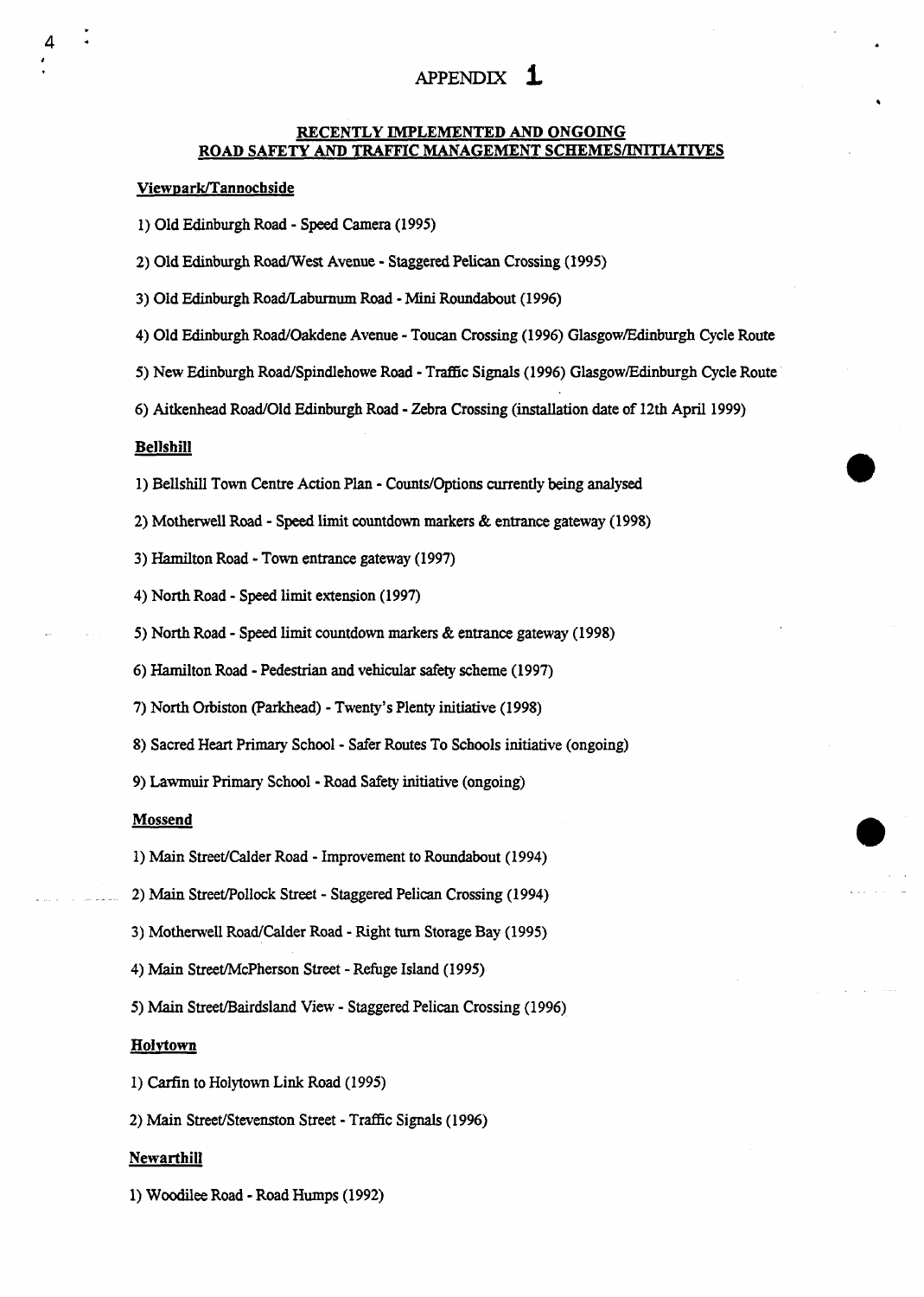#### **POSSIBLE** FUTURE **SCHEMES**

#### **ViewDarWTannochside**

1) New Edinburgh Road/Glasgow Road - Signing

**2)** New Edinburgh RoadGlasgow Road - **Junction** Improvements at Powburn, Blanntyre **Farm**  Road and Old Edinburgh Road.

3) Old Edinburgh Road/Fallside Avenue - Upgrade of Traffic Signals

#### **Bellshill**

**1)** Bellshill Town Centre Action Plan Recommendations

**2)** North Road - Roundabout and Pedestrian Islands

#### **Mossend**

1) Main Street - Traffic Regulation Order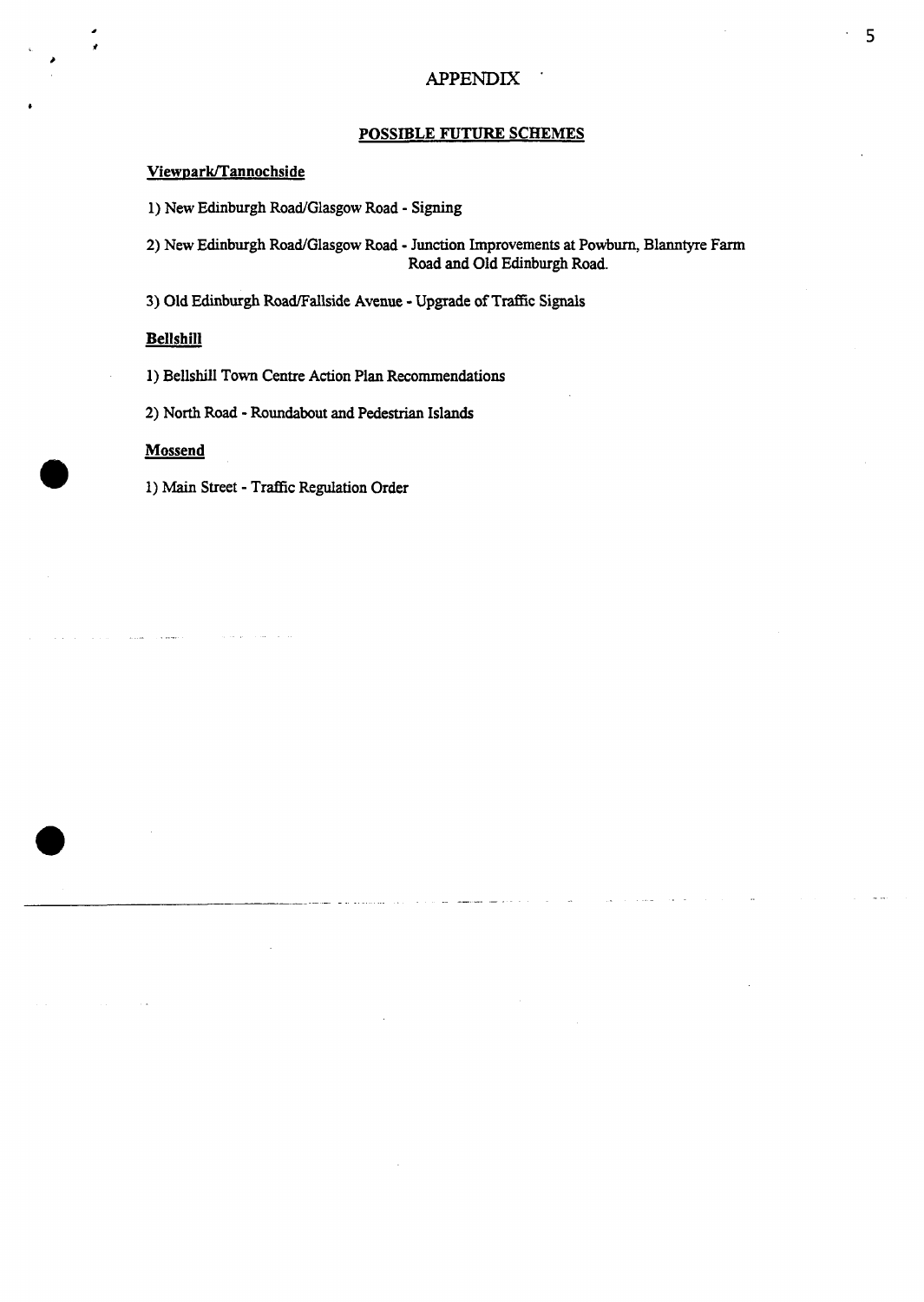## **NORTH LANARKSHIRE COUNCIL**

## **REPORT**

| To:   | PLANNING AND DEVELOPMENT COMMITTEE<br>(Transportation and Development Sub-Committee) |              | Subject:<br>IDENTIFICATION OF LOCATIONS IN NLC<br>WHICH HAVE HIGH INJURY ACCIDENT<br><b>TOTALS</b> |
|-------|--------------------------------------------------------------------------------------|--------------|----------------------------------------------------------------------------------------------------|
| From: | DIRECTOR OF PLANNING AND DEVELOPMENT                                                 |              |                                                                                                    |
| Date: | 18 February                                                                          | Ref:<br>DTT/ |                                                                                                    |

#### Purpose of Report

To bring to the attention of Committee details of locations which have the highest number of road injury accidents within the boundaries of North Lanarkshire.

#### Background

1. The Road Traffic Act 1988, section 39, makes provision for each local authority to carry out studies into accidents and to take steps to both reduce and prevent accidents:-

Section 39(3).... each authority:-

- a) must carry out studies into accidents arising out of the use of vehicles on roads or parts of roads, other than (trunk roads) within their area,
- b) must, in the light of those studies, take such measures as appear to the authority to be appropriate to prevent such accidents.....

To this end NLC maintains **a** road accident database using information provided by Strathclyde Police. Accident data is updated on a monthly basis.

- 2. The road accident database was scanned for the period January 1994 to December 1996 and grid squares which had *5* or more injury accidents occurring within them during this period were identified.
- 3. Statistical tests were then applied to the accident data in order to identify locations which had significant levels of pedestrian accidents or a high proportion of fatal and serious accidents and these sites were weighted accordingly and a priority list was then established (see Appendix 1).
- **4.** In this list pedestrian factor indicates the number of accidents which resulted in an injury to a pedestrian.
- *5.* This priority list will enable available resources to be directed towards locations which have real rather than perceived road accident problems.
- **6.** Accident sites which have been identified on trunk roads are listed separately since responsibility for the investigation of problems associated with these locations lies within the Scottish Office.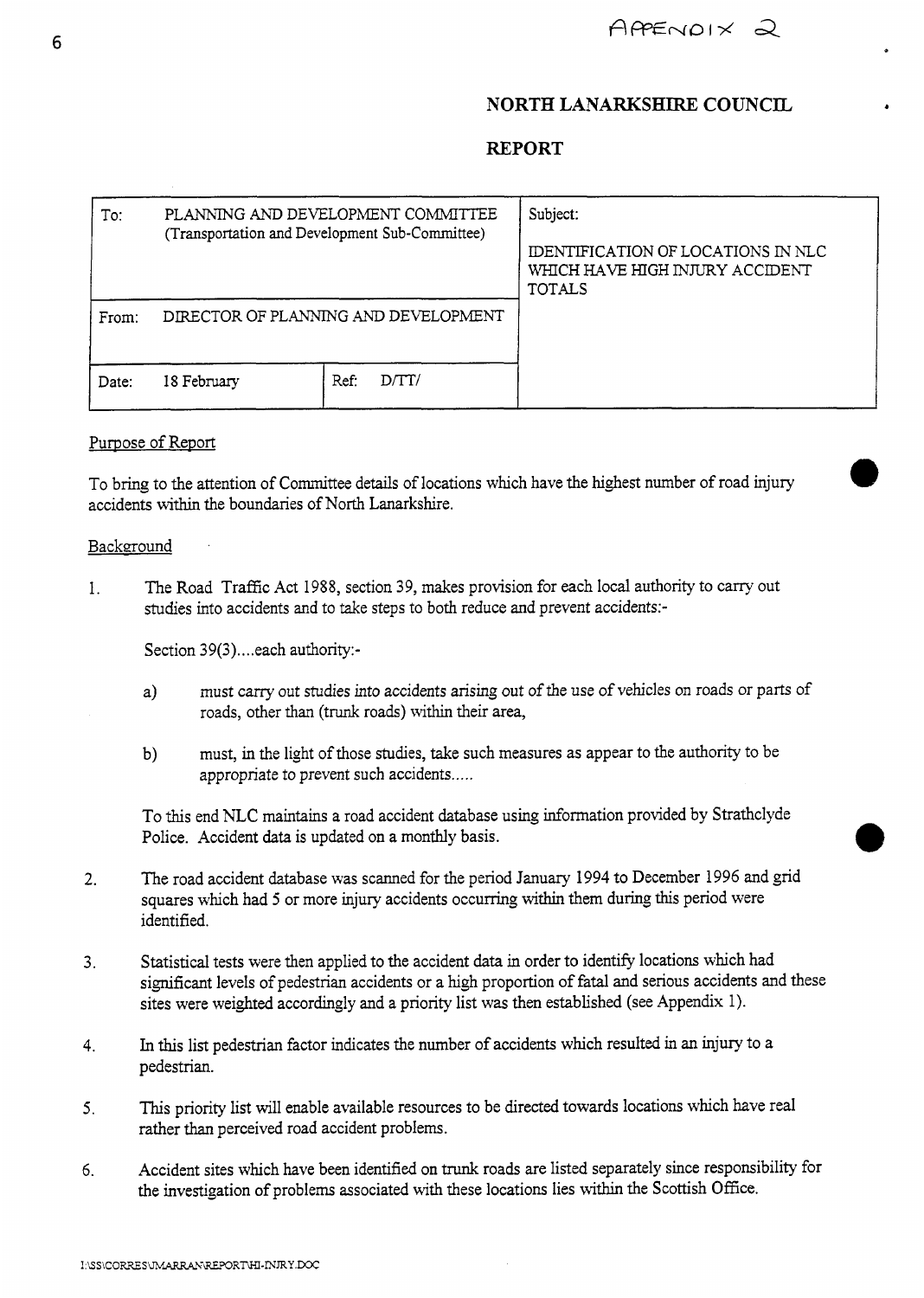#### Recommendation

It is recommended that Committee:-

- a) note the Council's statutory duty under the Road Traffic Act 1988 to identify where road accidents are occurring and take measures to prevent accidents occurring in the future;
- b) note the contents of the **priority** list of sites with more than *5* **injury** accidents and approve its use as the basis for tackling problems associated with road accidents within NLC, and
- c) note that to achieve significant reductions in accident levels will require the allocation of adequate resources.

 $1G$   $lanS<sub>2</sub>$ 

**Stanley C. Cook re DIRECTOR OF PLANNING AND DEVELOPMENT** 

22 January 1998

For further information please contact Robert McCrum on 01236 616254.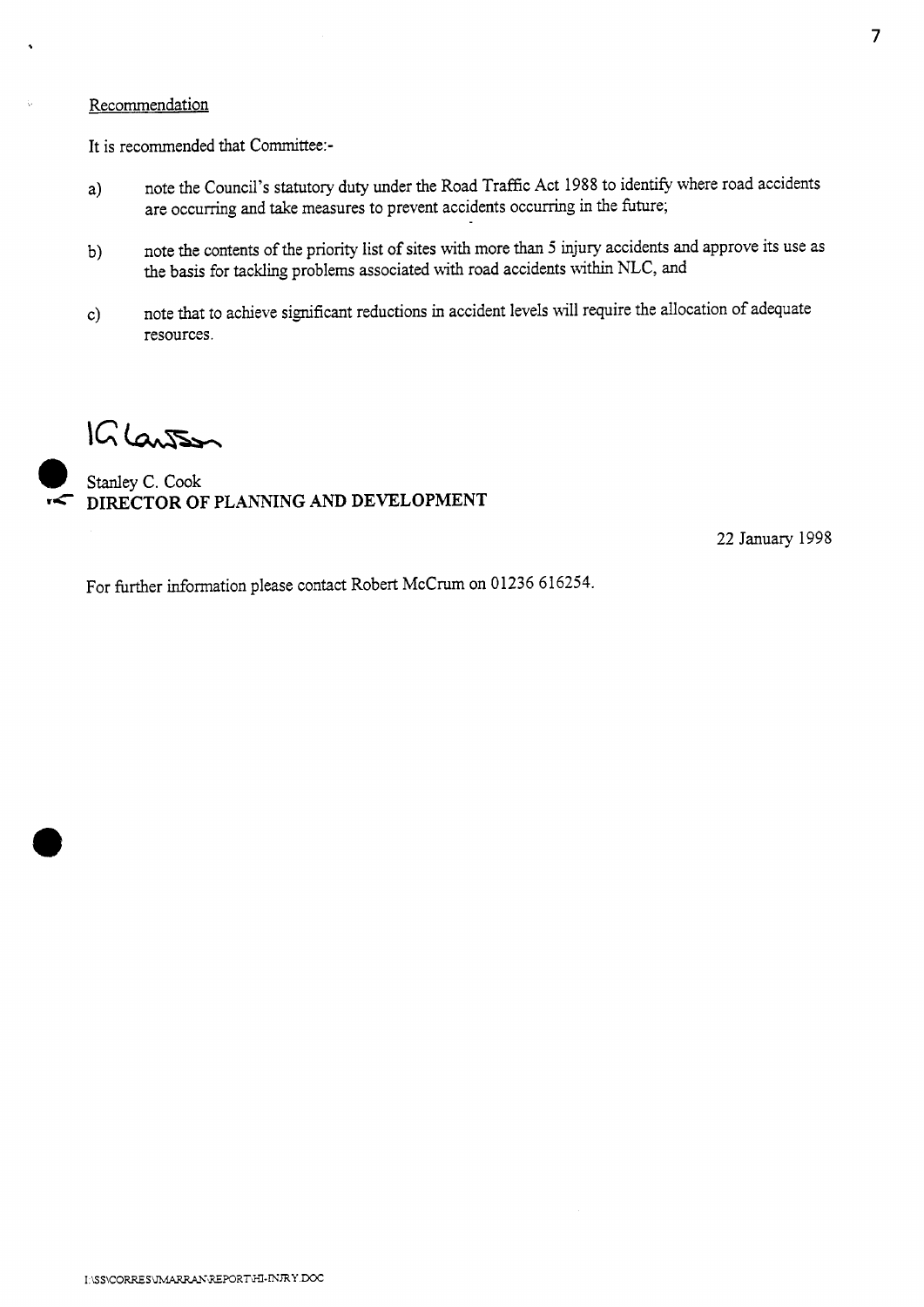**North Lanarkshire Council Road fniurv Accidents 1994 to 1996** 

Cluster Sites

| Grid Ref.                          | Road No. | Approximate Location                                                        |  |
|------------------------------------|----------|-----------------------------------------------------------------------------|--|
|                                    |          | 1 279700,655000 A721 MAIN ST AT ITS J/W KIRK ROAD WISHAW                    |  |
| Accidents: 11 Pedestrian Factor: 5 |          |                                                                             |  |
|                                    |          | 2 279300,654600 B7032 CALEDONIAN ROAD 50 M SOUTH OF STATION RD WISHAW       |  |
| Accidents: 8 Pedestrian Factor: 4  |          |                                                                             |  |
|                                    |          | 3 280200,654400 A721 STEWARTON ST AT J/W GREENHEAD RD WISHAW                |  |
| Accidents: 8 Pedestrian Factor: 2  |          |                                                                             |  |
|                                    |          | 4 273400,663000 A725 WHIFFLET STREET 30M NORTH OF HAGMILL RD COATBRIDGE     |  |
| Accidents: 8 Pedestrian Factor: 2  |          |                                                                             |  |
|                                    |          | 5 274700,657800 A721 BELLSHILL RD NR TO J/W NEWHUT RD M'WELL                |  |
| Accidents: 8 Pedestrian Factor: 1  |          |                                                                             |  |
|                                    |          | 6 273200,660200 B7070 B7070 NORTH ROAD BELLSHILL AT J/W MAIN ST             |  |
| Accidents: 7 Pedestrian Factor: 3  |          |                                                                             |  |
|                                    |          | 7 273600,663800 A725 WHIFFLET ST AT SCHOOL STREET COATBRIDGE                |  |
| Accidents: 7 Pedestrian Factor: 2  |          |                                                                             |  |
|                                    |          | 8 273300,662300 A725 A725 AT J/W NORTH ROAD COATBRIDGE                      |  |
| Accidents: 7 Pedestrian Factor: 1  |          |                                                                             |  |
| 9 272200,660400 A721               |          | NEW EDINBURGH ROAD AT J/W BELLZIEHILL ROUNDABOUT                            |  |
| Accidents: 7 Pedestrian Factor: 0  |          |                                                                             |  |
|                                    |          | 10 272200,663500 U OLD MONKLAND RD 50 YDS EAST OF DUNURE ST COATBRIDGE      |  |
| Accidents: 6 Pedestrian Factor: 6  |          |                                                                             |  |
|                                    |          | 11 273100,659900 B7070 HAMILTON RD APPROX 10M SOUTH OF CROSSGATES BELLSHILL |  |
| Accidents: 6 Pedestrian Factor: 4  |          |                                                                             |  |
|                                    |          | 12 274700,657900 U BELLSHILL RD AT ITS JUNCTION WITH LOGANS RD MOTHERWELL   |  |
| Accidents: 6 Pedestrian Factor: 3  |          |                                                                             |  |
|                                    |          | 13 282300,656000 A722 MANSE RD 70M FROM J/W WESTWOOD RD NEWMAINS            |  |
| Accidents: 6 Pedestrian Factor: 3  |          |                                                                             |  |
|                                    |          | 14 275100,656900 A721 HAMILTON RD AT J/W MUIR ST                            |  |
| Accidents: 6 Pedestrian Factor: 1  |          |                                                                             |  |

,

 $\mathcal{F}_{\mathcal{A}}$ 

 $\ddot{\phantom{a}}$ 

 $\mathcal{L}$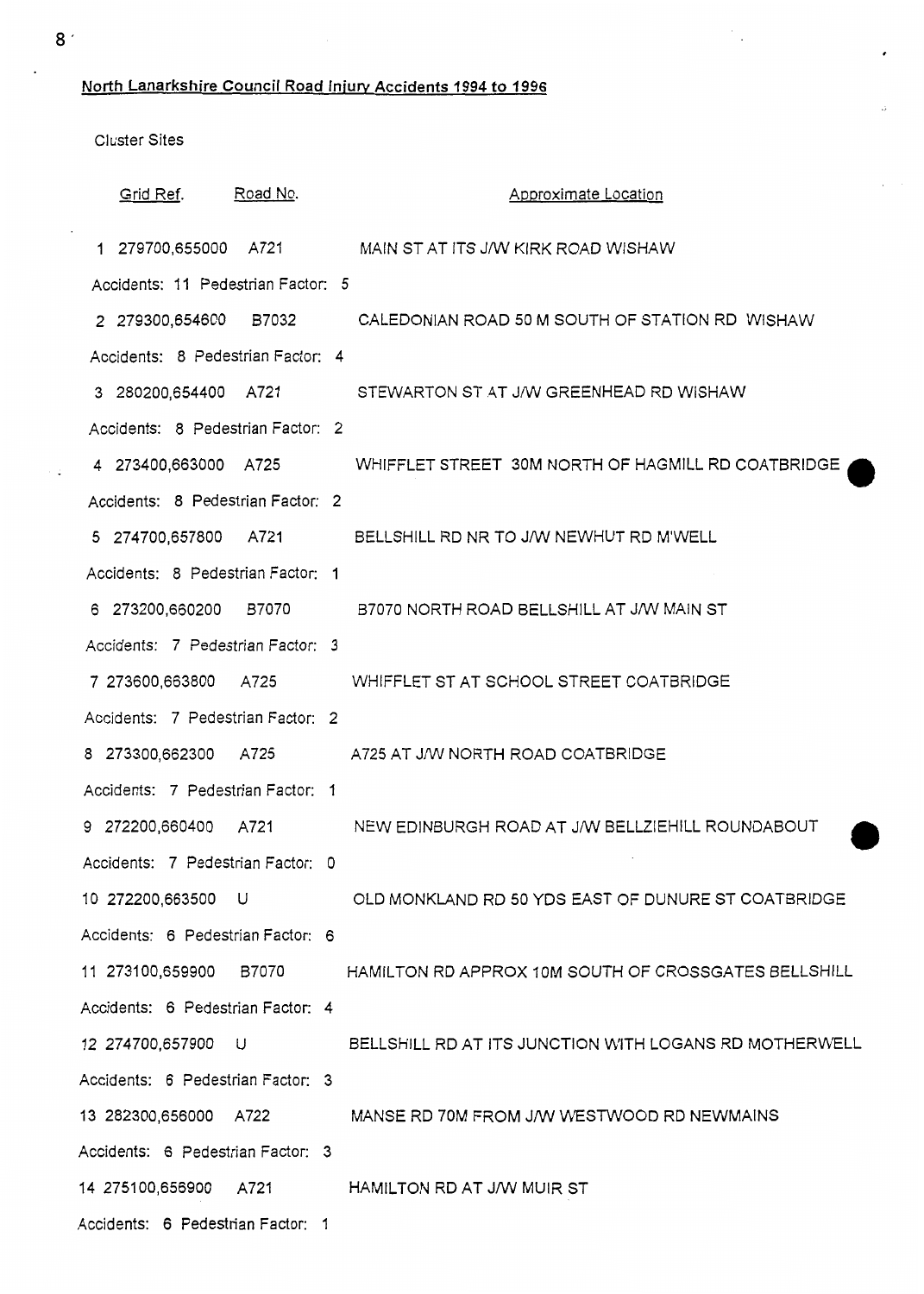15 276500,669300 A73 STIRLING RD AT ITS JMI GREENGAIRS RD AlRDRlE Accidents: 6 Pedestrian Factor: 1 16 276500,668300 8803 A73 STIRLING RD AT JMI GREENGAIRS RD Accidents: 6 Pedestrian Factor: 0 17 270000,664500 A89 COATBRIDGE RD BARGEDDIE J/W LANGMUIR RD Accidents: 6 Pedestrian Factor: 0 18 277400,661 800 B802 BO'NESS RD AT J/W WOODHALLMILL RD CHAPELHALL Accidents: 6 Pedestrian Factor: 0 19 286700,658500 B717 BURNBRAE RD NR TO JNV THE A71 Accidents: 6 Pedestrian Factor: 0 20 282200.655600 A73 MAIN STREET APPROX 10M SOUTH OF J/W SCHOOL RD NEWMAINS Accidents: 6 Pedestrian Factor: 0 21 279600,655100 A721 MAIN ST 50YDS WEST OF J/W HILL ST WISHAW Accidents: *5* Pedestrian Factor: 4 22 277900,665000 U HOWLETNEST RD AlRDRlE APR 6OMTRS W/OF ITS JNV BANKHEAD AVE Accidents: 5 Pedestrian Factor: 4 23 278300,665800 B8058 FORREST ST AT JAN CONNOR ST AlRDRlE Accidents: 5 Pedestrian Factor: 4 24 271400,660900 87001 OLD EDINBURGH RD NEAR J/W FALLSIDE AVE VIEWPARK Accidents: 5 Pedestrian Factor: 3 25 276700,665400 A89 CLARK ST AlRDRlE AT ITS J/W KNOX ST 4ccidents: 5 Pedestrian Factor: 3 26 273700,663800 8753 CALDER STREET COATBRIDGE AT ITS JNV WlLLlAM STREET Accidents: *5* Pedestrian Factor: 3 27 273400,673200 C35 NORTH RD 25M NORTH OF J/W MAIN RD CONDORRAT Accidents: 5 Pedestrian Factor: 3 28 279200,653300 B754 CASTLEHILL ROAD AT JUNCTION WITH SMITH AVENUE WISHAW Accidents: 5 Pedestrian Factor: *2*  29 274700,658200 U DALRIADA CRES AT J/W KYLEMORE CRES MOTHERWELL Accidents: 5 Pedestrian Factor: 2 30 274600.664800 A89 MAIN ST AT J/W LOCKS ST C'BRIDGE Accidents: *5* Pedestrian Factor: 2

. **<sup>9</sup>**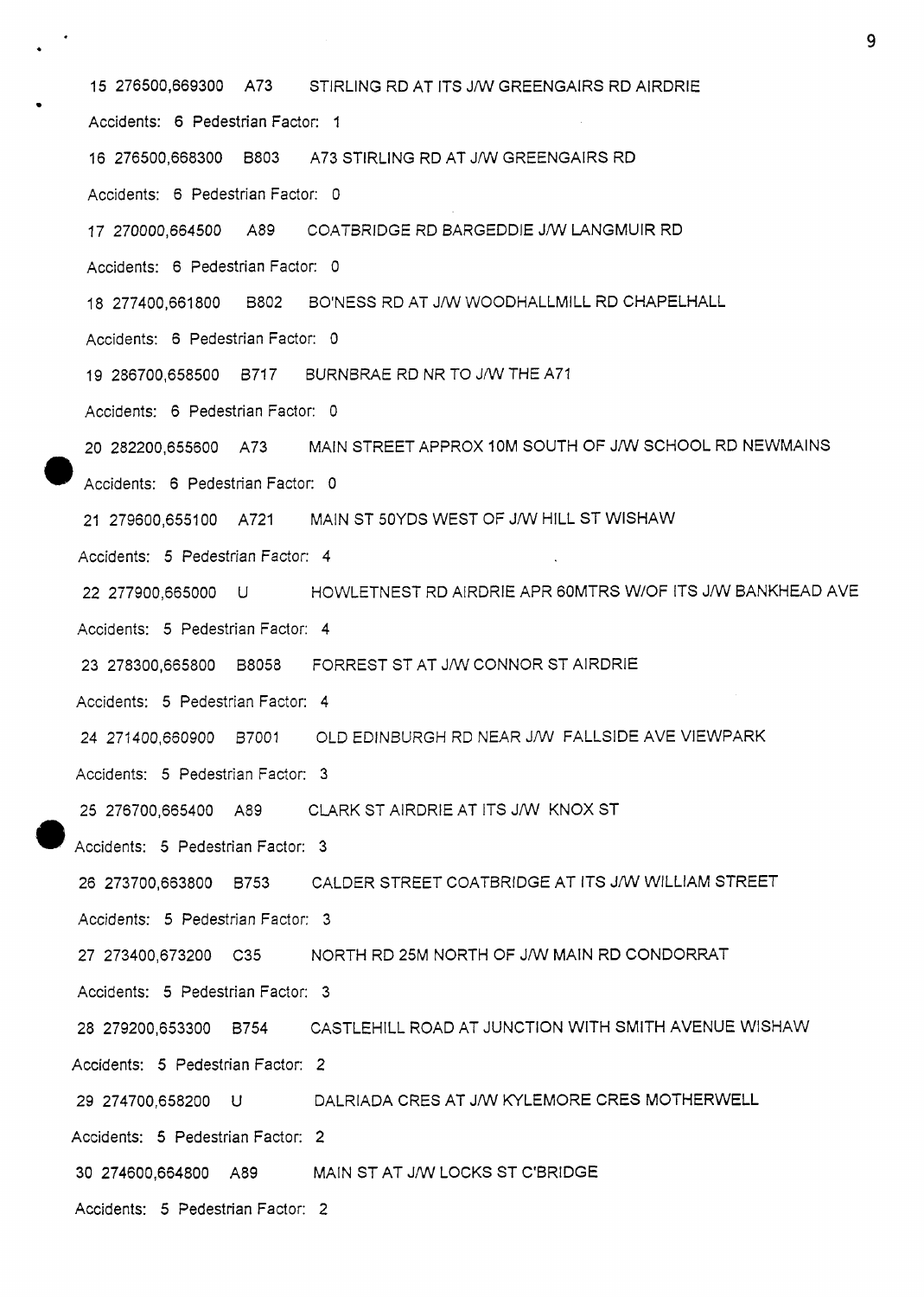31 275600,665200 A89 ALEXANDER ST AT QUEEN VICTORIA ST AlRDRlE Accidents: 5 Pedestrian Factor: 1 32 273600,664800 A89 MAIN ST 5 YDS EAST OF J/W COATBANK ST COATBRIDGE Accidents: 5 Pedestrian Factor: 1 33 277200,665400 A73 CARLISLE RD AT ROUNDABOUT JCT CLARK ST AlRDRlE Accidents: 5 Pedestrian Factor: 0 34 270400,677700 A803 GLASGOW RD KILSYTH APP 10YDS WEST OF LAIRDSHILL PL KILSYTH Accidents: 5 Pedestrian Factor: 0 35 273900,656400 A723 HAMILTON RD AT JIW SPINE RD MOTHERWELL Accidents: 5 Pedestrian Factor: 0 36 274200,656300 6754 AIRBLES RD 25M EAST OF J/W GREENACRES MOTHERWELL Accidents: 5 Pedestrian Factor: 0

#### **Trunk Road Locations**

1 269900,670300 A80 CUMBERNAULD ROAD 1/2 MILE EAST OF J/W STONEYETTS RD

Accidents: 12 Pedestrian Factor: 0

2 270700,663400 A8 A8 WESTBOUND AT ON SLIP FROM A752

Accidents: 7 Pedestrian Factor: 0

3 274200,674000 A80 A80 **AT** JNV A73 AT AUCHENKILN ROUNDABOUT

Accidents: *9* Pedestrian Factor: 0

4 273300,662700 **A8** A8 NEAR SHAWHEAD AT SLIP RD TO A725 COATBRIDGE Accidents: 5 Pedestrian Factor: 0

5 273300,662600 A8 A8 800M EAST OF SHAWHEAD FLYOVER

Accidents: 5 Pedestrian Factor: 1

6 274100,673900 A80 A80 AT AUCHENKILNS ROUNDABOUT

Accidents: 5 Pedestrian Factor: 0

10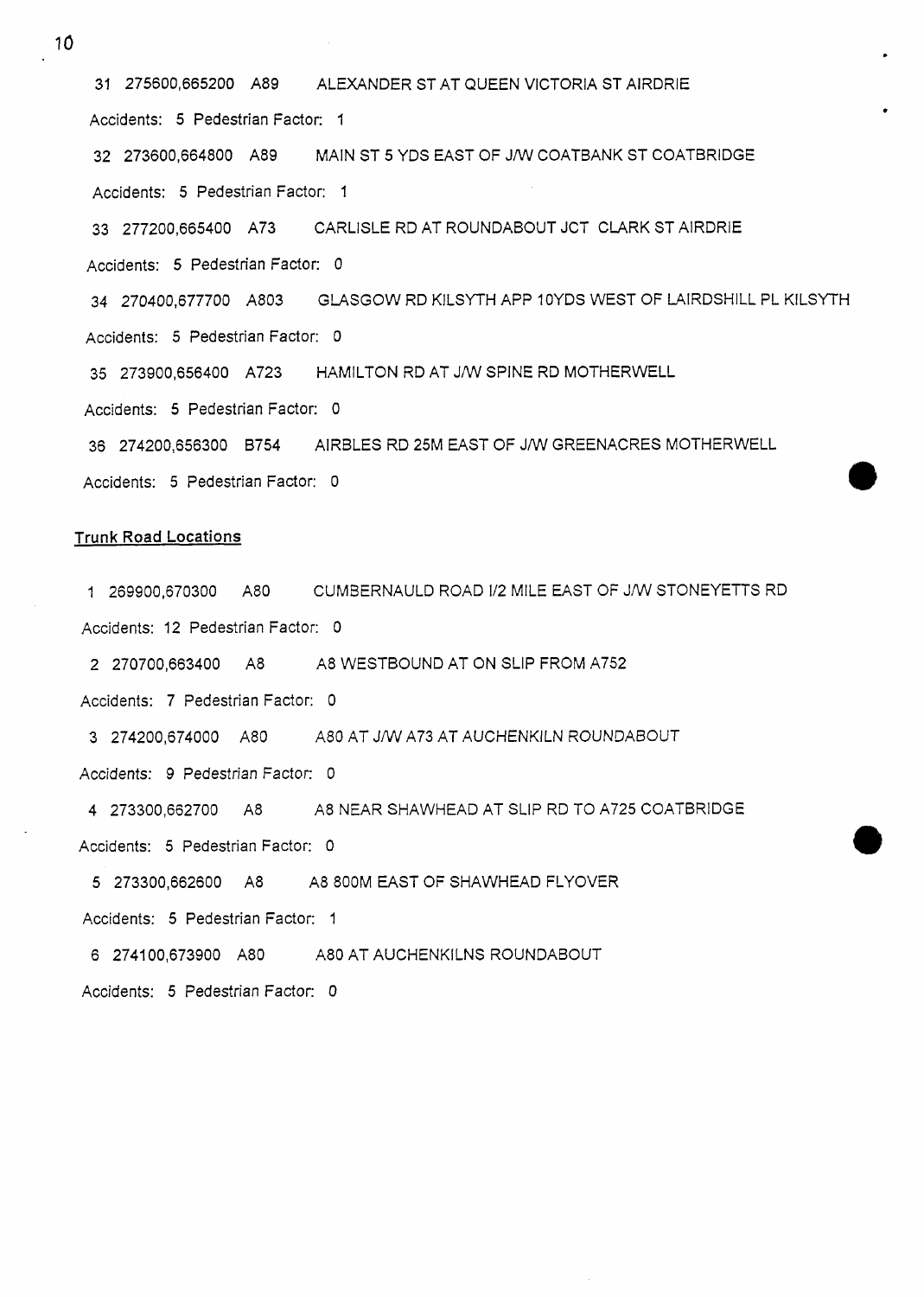#### **EXCERPT OF MINUTE OF MEETING OF THE PLANNING AND DEVELOPMENT (TRANSPORT AND DEVELOPMENT) SUB-COMMIITEE HELD ON 6 JANUARY 1999**

#### **TRAFFIC CALMING** - **ROAD HUMPS SELECTION CRITERIA**

**3.** Under reference to paragraph 3 of the Minute of the meeting of this Sub-Committee held on 23 September **1998** there was submitted a report (docketed) dated **18** December **1998** by the Director of Planning and Development (1) advising of the introduction of the Road Humps (Scotland) Regulations **1998,** which came into force on **19** July **1998,** and the accompanying guidance from the Secretary of State for Scotland; (2) reminding Members **of** the ongoing trial of low cost 20 mph zones, which could, in future, be used as an alternative to the installation of road humps, and (3) proposing operational criteria to be used to assess requests for the installation of road humps as part of a Traffic Calming Scheme on an existing road.

#### **Decided:**

\*

- **(1)**  that the ongoing trial of low cost 20 mph zones in North Lanarkshire be noted, and
- **(2)**  that road humps complying with the requirements of the Road Humps (Scotland) Regulations **1998,** be placed on roads only where each of the following operational criteria are satisfied:
	- where the road is within a residential area and where there are a minimum of three  $(a)$ pedestrian injury accidents recorded in the preceding three year period per 100 metres of road;
	- where a system of carriageway lighting complying with **BS5489** is provided;  $(b)$
	- where a maximum speed limit of 30 mph is in force;  $(c)$
	- where the average vehicle speed exceeds 25 mph;  $(d)$
	- where there are no bus routes (other than an in exceptional circumstances), and  $(e)$
	- if it is unlikely that migration of traffic will cause more severe problems on adjacent  $(f)$ roads.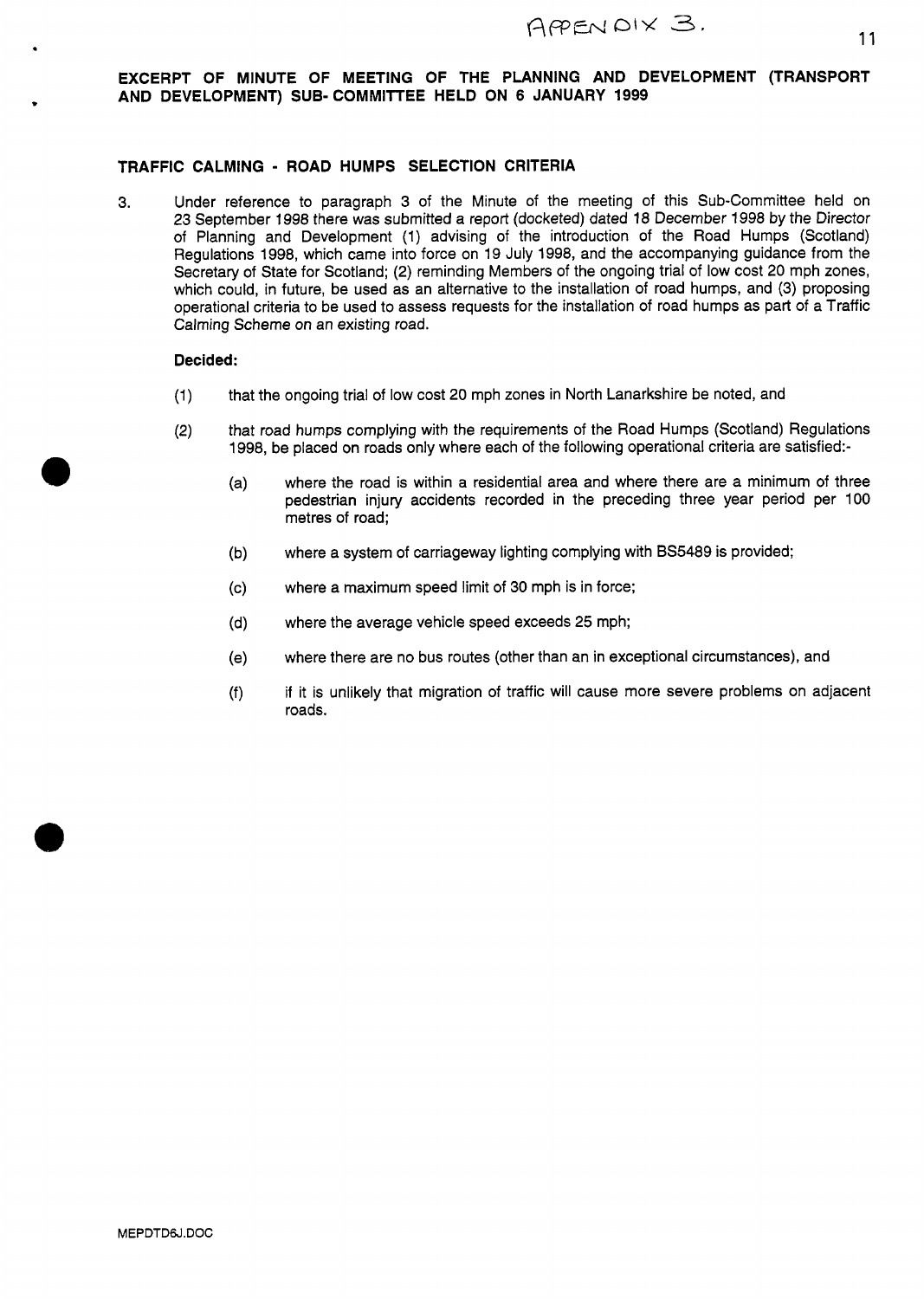## APPENDIX 3

## **NORTH LANARKSHIRE COUNCIL**

**e** 

#### **REPORT**

|       | VET OV T                                      |                      |                                                          |  |
|-------|-----------------------------------------------|----------------------|----------------------------------------------------------|--|
|       |                                               |                      |                                                          |  |
| To:   | PLANNING AND DEVELOPMENT COMMITTEE            |                      | Subject:                                                 |  |
|       | (TRANSPORT AND DEVELOPMENT SUB-<br>COMMITTEE) |                      | TRAFFIC CALMING, ROAD HUMPS SELECTION<br><b>CRITERIA</b> |  |
| From: | DIRECTOR OF PLANNING AND DEVELOPMENT          |                      |                                                          |  |
| Date: | 6 January 1998                                | Ref:<br><b>JM/KG</b> | $\cdot$ $\cdot$                                          |  |

#### Purpose of Report

1. This report asks Committee to approve the adoption of criteria which will be used to assess the justification for the installation of road humps **as** part of a traffic calming scheme on an existing road.

#### Backeround

- **2.** The Roads (Scotland) **Act** 1984 (commencement No 3) Order 1990 brought into force sections 36 to 40 of the Roads (Scotland) **Act** 1984 on January 1991. **Section 38(1)** empowers the Secretary of **State** to make Regulations concerning the **construction,** maintenance and **status** of road humps and consequently, the Road Humps (Scotland) Regulations 1990 came into force on 11 January 1991.
- **As** reported to Committee **on** 23 September **1998,** the Road Humps (Scotland) Regulations 1998 replaced the Road Humps (Scotland) Regulations 1990 with effect from 16 July 1998. **3.**
- 4. The **Scottish Office** guidance contained in **SODD** Circular No 9/1998 gives roads authorities significantly greater freedom to design and install road humps. However, while this legislation authorises the Council to install road humps, it is *still* necessary to establish criteria to allow assessment and justification to be viewed against the many competing demands on resources. Road humps are not **a** pancea for perceived road *safety* issues and there are significant costs associated with their installation and subequent maintenance. It is important therefore that any sites targeted are the ones which will offer the greatest benefits i.e. those where the greatest accident reductions can be achieved.  $\overline{\phantom{a}}$ .
	- *5.* Analysis of road accidents in **North** Lanarkshire in 1997 indicates that 21% of **all** casualties were pedestrians, with 67% of these being either children or senior citizens. The rate for child pedestrians in North Lanarkshire was 218 casualties per 100,000 population which compares unfavourably with the rate for Scotland which was 194 casualties per **100,000** of the population. It is also noted that elderly pedestrians are particularly vulnerable since 6 out of **10** pedestrians killed on the roads in **North** Lanarkshire in 1997 were over the age of *65.* Statistics show that of the child pedestrian casualties in **North** Lanarkshire, 23% are injured on their way to/from school, therefore the great majority of children are injured outwith school hours and research shows that the accidents happen within relatively short distances of home. Therefore, if traffic calming is to be used to reduce this accident total, it should be concentrated in the **high** risk residential areas.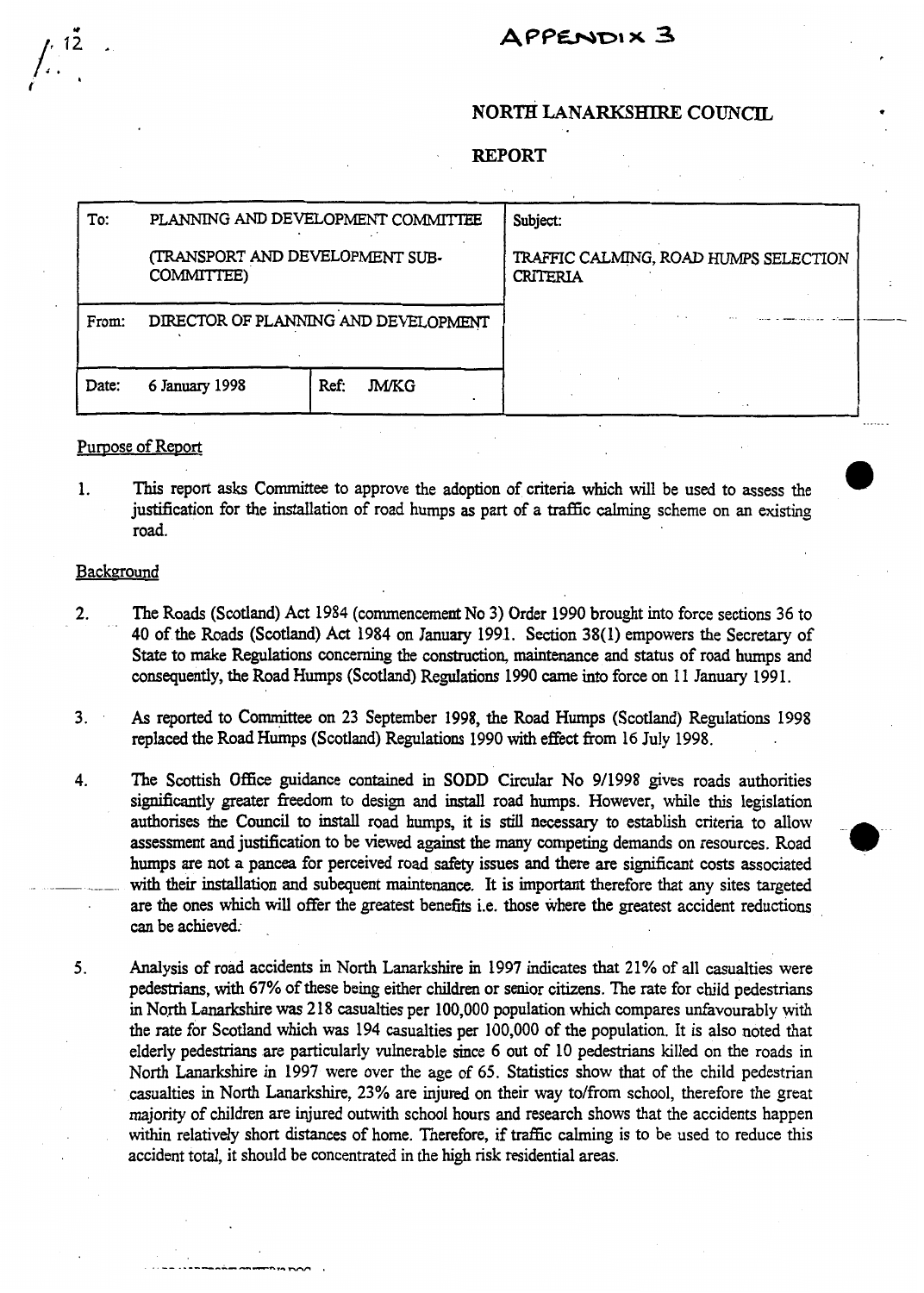8. **AS** an alternative to expensive traffic calming measures the Council have implemented a trial, in conjunction with the other Scottish Councils, to establish if low *cost* measures can effect reductions 'in speeds and accidents in residential areas. **The Low Cost 20 mph Schemes in Residential Areas trial** scheme was **first** reported to committee **on 12** November **1997** and the **three trial** sites were implemented during November **1998.** The results of **this trial** throughout Scotland will be reported within 2 years and if successful, authorisation may be given at that time for implementation in all residential areas.

**7. Until** the 20 mph **trial** reports are completed and given the current problems with regard to pedestrian accidents within North Lanarkshire (and in particular child pedestrian accidents) in pedestrian accidents within North Lanarkshire (and in particular child pedestrian accidents) in<br>residential areas, it is considered that the following basic criteria should be applied in assessing  $\frac{1}{\sqrt{2}}$ whether road humps should be installed **as** part of **a** traffic calming scheme:

Road humps, complying with the requirements of the Road **Humps** (Scotland) Regulations **1998,**  should **be** placed **on** roads only :-

- **a)** where there are **a** minimum of three pedestrian **injury** accidents recorded in the previous three years per lOOm length of road,
- b) within a residential area,
- c) where a **system** of carriageway lighting complying with **BS5489** is provided,
- **d)**  where a maximum speed limit of 30 mph **is** in force,
- e) where the average vehicle speed exceeds **25** mph,
- f) where there are **no** bus routes (other than in exceptional circumstances),
- **g)**  if it is unlikely that migration of traffic will cause more severe problems on adjacent roads

#### Recommendations

.' **I** ,. *l 1.* 

- **8.** Committee is asked to:
	- a) note the ongoing trial of low cost 20 mph zones;
	- b) approve the use of the criteria in paragraph **7** above to assess the justification for installation of road humps **as** part of **a** traffic calming scheme.

 $C$ 

#### **Stanley** C. Cook **DIRECTOR** OF **PLANNING AND DEVELOPMENT**

18 December 1998

For firther information please contact John Marran on 01236 616253.

. <u>.</u><br>. . . . . . . . . .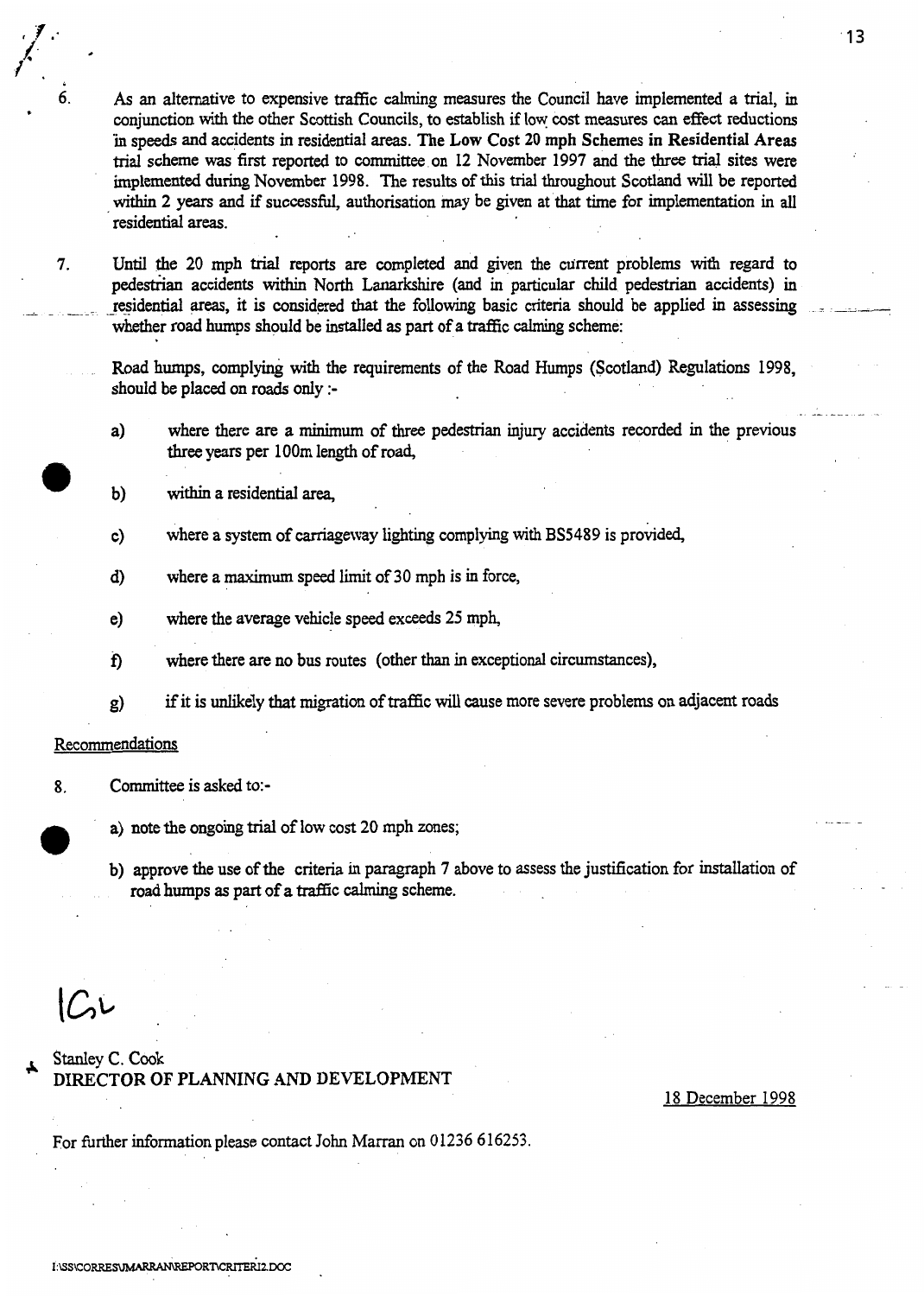.<br>منابذ با عمد

\_\_ - -\_

#### SCOTTISH **ROAD SAFETY** CAMPAIGN

#### FOOLSSPEED INITIATIVE

1. The Scottish Road Safety Campaign [SFSC] is funded by the Scottish Office and **is** responsible for the promotion and co-ordination of Road Safety in Scotland.

**2.** The SRSC has **2** main committees - Publicity and Education.

i9A  $14.$ 

 $\overline{a}$ 

-.

- \_-

3. North Lanarkshire Council plays an active part within the SRSC with Jim Truscott Planning and Development Dept. current Chair of the Education-Committee which oversees the production of Road Safety educational resources and other related activities.

4. In 1997 the Publicity Committee identified a need to develop a strategy aimed<br>at changing driver behaviour. The Working Group which was subsequently set up decided that the main thrust of the strategy would be to target the problem of inappropriate and excessive speed of vehicles on the road.

**5.** After considerable research the title Fooisspeed was given to the campaign and the strategy based on a psychological theory of human behaviour change.

\_\_\_ . - **6.** The Foolsspeed campaign **was** launched on the 10th November 1998 by The Scottish Office Minister Calum MacDonald and will run in various phases for approximately **4** years.

**7.** The first phase of paid advertising **is** detailed on the attached sheet.

*8.* Paid publicity, however, **is only** part of the Campaign. The SRSC is seeking partners and sponsors from both the private and public sector.

*9.* North Lanarkshire Council will be supporting the campaign. The Planning **9**  and Development [Transportation and Development] Sub Committee at it's meeting on 11th November agreed to support the Campaign as staff and financial resources allow.

10. A range of materials have been produced **to** support the Campaign and these are available from **SRSC.** [See attached sheet for details]. The Planning and Development Dept. is seeking the support of the Community Safety Task Group to maximise publicity for the Campaign within the Authority [See attached list of possible activities] and is encouraging the partners within the Task Group to identify ways in which the Fooisspeed Campaign can be supported within their organisation.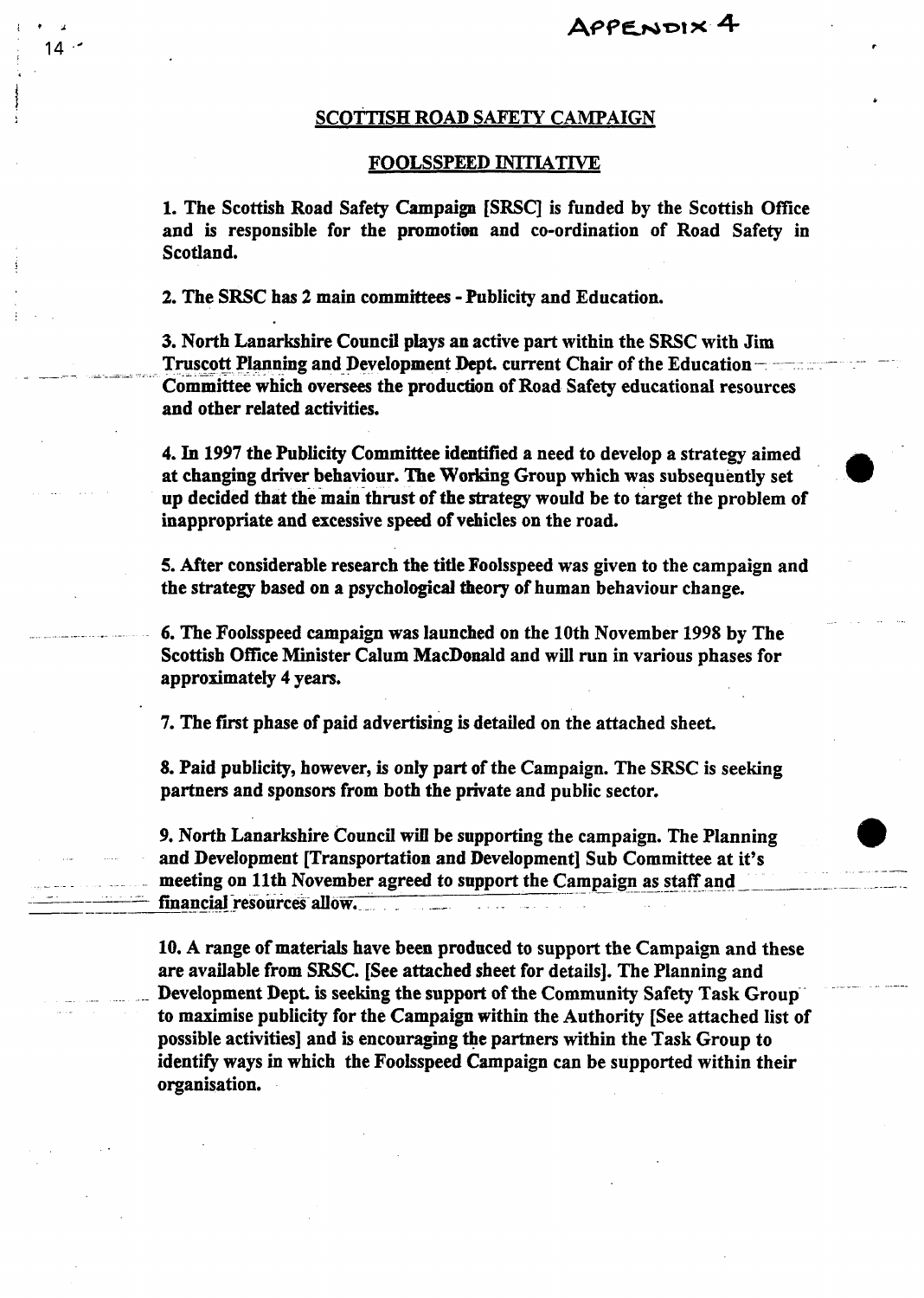## LIST OF WAYS IN WHICH NLC MAY BE ABLE TO SUPPORT THE FOOLSSPEED CAMPAIGN

Official launch of local Foolsspeed campaign. P. and **D.** Dept./Comm. Safety Task Grouphocal press.

Produce special backdrop for launch incorporating Campaign/NLC/Community Safety Task Group logos.

Use of backdrop in strategic locations within Council premises.

Seek the support of Departmental Directors and appropriate Committees for the Campaign

Distribution and display of campaign posters both within and outwith the Council **Queen** 

Display of Campaign decal on Council vehicles

Consider use of Campaign logo as computer screensaver

Use of computer mouse mat with Campaign logo

Message to **staff** via facility on wage **slip** 

Possible us of logo on mail frank system

Details of the Campaign in staff newsletter

Feature of the Campaign - possibly photographs of launch in **NLC** newspaper

**NET USE OF COMPUTE THEORY IS A SURVEYOR MESSAGE TO SAFE ASSAGE TO SURVEY THEORY OF SURVEYOR DETAILS OF the Campaign in staff newsletter<br>
<b>NET SERVIET SERVIET SURVEY SURVEY ASSAGE TO SURVEY ASSAGE THAT A SURVEY SAFETY TASK** NLC seeks the support of the Community Safety Task Group partners in the development of ideas similar to the above within their own organisations.

- . . . -. . . . . . -\_ -- -. --.

**SRSCFSPD** 

\*\* .-•

-a *b*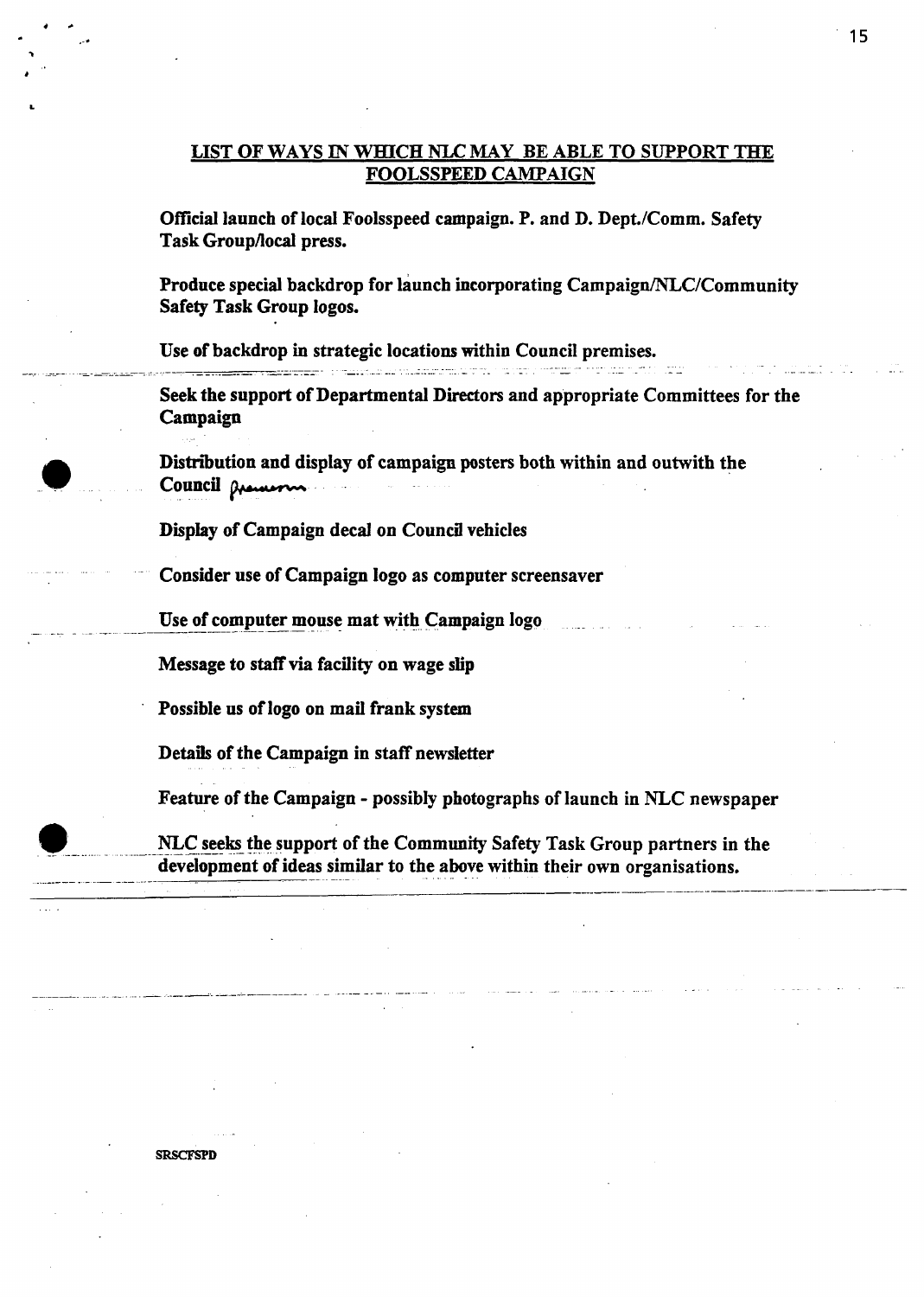# EXTRACTED FROM LTN 2195 "THE DESIGN OF PEDESTRIAN CROSSINGS"

## Table 3 PELICAN CROSSINGS - OPERATIONAL CYCLE, USE & VARIATIONS

| <b>PERIOD</b> | <b>USE</b>                                                                                                                    | <b>VARIATION FOR</b>                                               |
|---------------|-------------------------------------------------------------------------------------------------------------------------------|--------------------------------------------------------------------|
| A             | Vehicle running time                                                                                                          | Traffic volume                                                     |
| в             | Standard stop warning to vehicles                                                                                             | None                                                               |
| C             | Vehicle clearance period                                                                                                      | Vehicle actuation                                                  |
| מ             | Pedestrian invitation to cross                                                                                                | Road width, disabled pedestrians,<br>crossings with central refuge |
| F.            | Warning to pedestrian to clear the<br>crossing and not to cross. Vehicles<br>remain stopped. For use with<br>divided crossing | Site conditions                                                    |
| F             | As period 5 above but with<br>vehicles allowed to proceed<br>provided the crossing is clear of<br>pedestrians ahead of them   | Road width                                                         |
| G             | Additional pedestrian clearance<br>time before vehicle running period                                                         | Road width                                                         |

## **Table 4 PELICAN CROSSINGS** - **OPERATIONAL CYCLE** & **TIMINGS**

| <b>PERIOD</b> | <b>SIGNALS SHOWN</b>                                                         |                                                                                        | <b>TIMINGS</b><br>(Seconds)                   |
|---------------|------------------------------------------------------------------------------|----------------------------------------------------------------------------------------|-----------------------------------------------|
|               | TO PEDESTRIANS                                                               | <b>TO VEHICLES</b>                                                                     |                                               |
| A             | Red Standing Figure<br>(wait)                                                | Steady Green (proceed<br>if way is clear)                                              | 20-60 (fixed)<br>$6-60$ (VA)                  |
| B             | Red Standing Figure                                                          | Steady Amber (stop<br>unless not safe to do so)                                        | 3 (Mandatory)                                 |
| C             | Red Standing Figure                                                          | Steady Red (stop, wait<br>behind Stop line on<br>carriageway)                          | $1$ to $3$                                    |
| D             | Green Walking Figure<br>with audible signal if<br>provided (cross with care) | Steady Red                                                                             | 4 to 7 (in some<br>circumstances<br>plus $2)$ |
| E             | Flashing Green Figure<br>(do not start to cross)                             | Steady Red                                                                             | $0$ or $2$                                    |
| F             | Flashing Green Figure                                                        | Flashing Amber (give<br>way to pedestrians on<br>the crossing - they have<br>priority) | 6 to 18                                       |
| G             | Red Standing Figure                                                          | Flashing Amber                                                                         | $1$ or $2$                                    |

16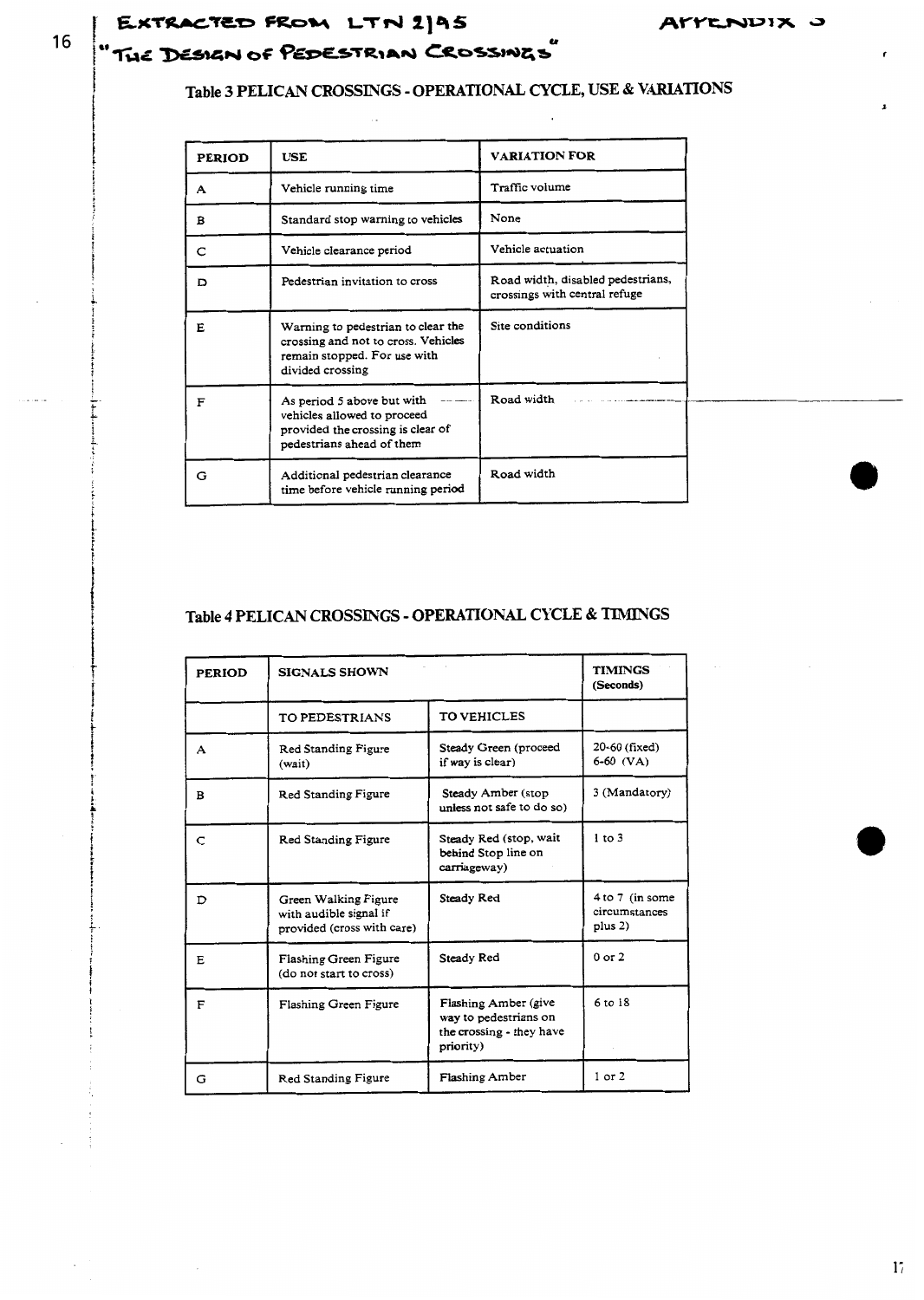# APPENDIX 6

## **NORTH LANARKSHIRE COUNCIL**

#### **REPORT**

| To:   | PLANNING AND DEVELOPMENT COMMITTEE   |                         | Subject: | ROAD MAINTENANCE<br>EXPENDITURE |
|-------|--------------------------------------|-------------------------|----------|---------------------------------|
| From: | DIRECTOR OF PLANNING AND DEVELOPMENT |                         |          |                                 |
| Date: | 29 OCTOBER 1997                      | <b>IGL/LMcW</b><br>Ref: |          |                                 |

#### PURPOSE OF REPORT

1. To inform the Committee of the consequences of current levels of roads revenue expenditure and to make recommendations regarding future expenditure levels.

#### **BACKGROUND**

- **2. In** recent years, local authorities have come under increasing pressure to reduce expenditure in real terms. Central Government has used rate capping measures to ensure that local authorities comply with their desired objective to reduce public spending. **As** a result, all local authorities have had to make difficult decisions with regard to the effects **on** services.
- **3. As** far **as** the Roads revenue budget **is** concerned, expenditure in 1997198 in North Lanarkshire will be 40% less in real terms than it was 8 years ago (just over  $£7m$  compared with  $£11m$  if the 1989 had kept pace with inflation and increase in length of road network - see Appendix 1). This situation is further exacerbated by the fact that the road network is carrying 30% more traffic than it was in 1989/90 - including a substantially increased number of heavy goods vehicles. The significance of this last'factor **is** that the damage to roads infrastructure caused by vehicles is proportional to the 4th power of the axle weight. **A** single **38** tonne truck is therefore equivalent to 12000-15000 cars.  $\bullet$  4.
	- The issue of underfunding of the road network is not restricted to North Lanarkshire Council. **A**  recent report by the County Surveyors Society has indicated that an extra £3biliion a year is needed to improve and maintain the existing network within the UK.
	- **5.** Nor are the problems confined to road surfaces. Street lighting columns also have a finite life but **a** large proportion are well in excess of the nominal 30 year lifespan for which they are designed. The problem **has** been highlighted by a number of spectacular and tragic failures of concrete and steel columns in various parts of the UK.
	- North Lanarkshire Council is responsible for a 1450 **km** local road network plus associated footways, 425+ bridges and 55000 lighting columns. The Net Book Value of £105m (including only €750,000 for all bridges) does not reflect the true value of this network to the community in terms of facilitating communications and economic and social activity. Indeed the replacement value alone of the network would be in excess of £1bn. *6.*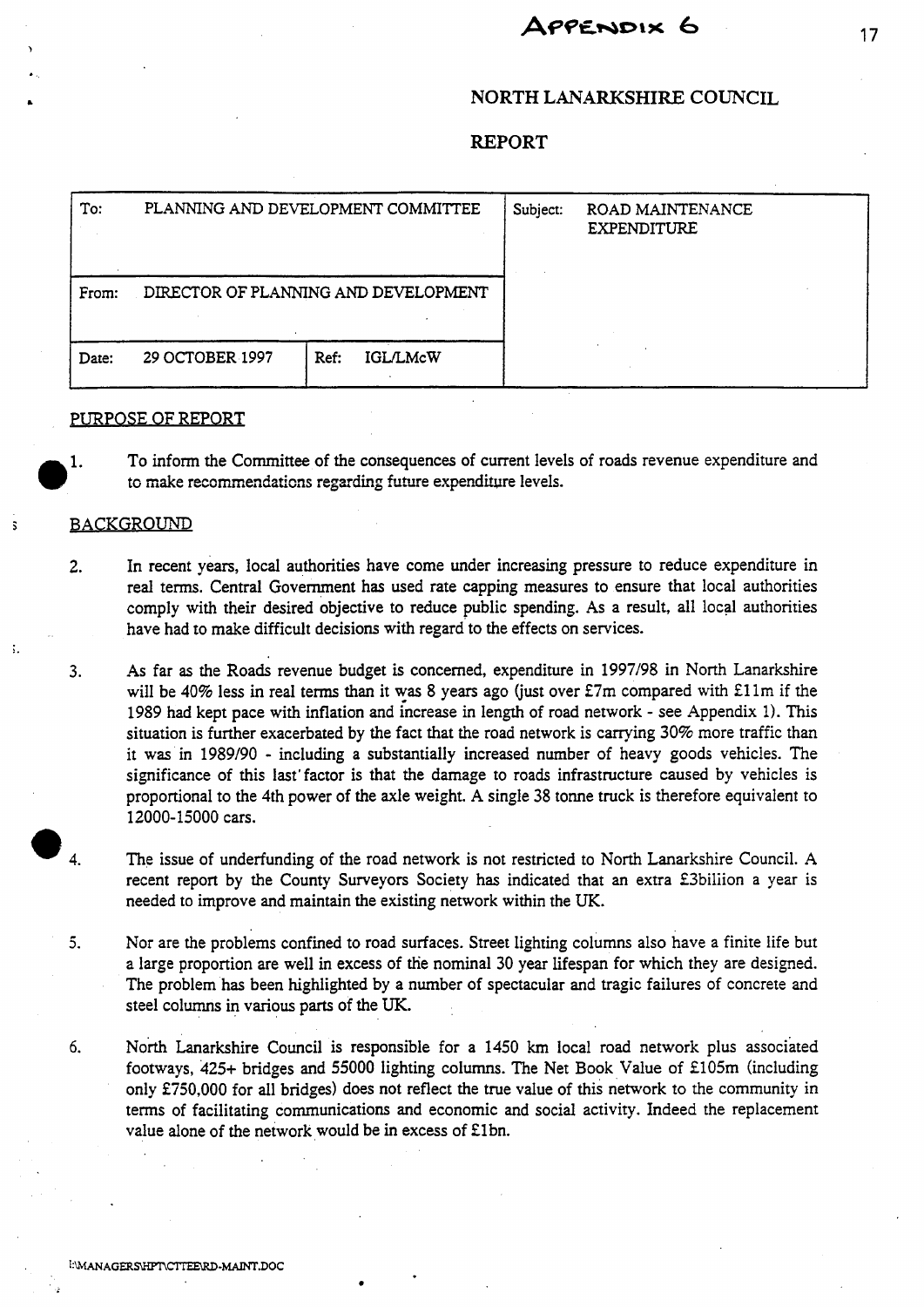-

7. To offset the restrictions on the revenue budget certain carriageway and footway resurfacing schemes which have historically been carried out under the Revenue Budget have been capitalised. However, while financially expedient, **this** has implications **on** other capital budget aspirations and cannot be a long term solution. Meanwhile, the transportation capital budget itself is no longer ring-fenced and transportation projects have to compete with other Council priorities. The desire of the Council to retain levels of expenditure **on** Winter Emergency Works means that the cuts in other road maintenance activities are proportionally greater.

#### **REOUIRED LEVELS OF EXPENDITURE**

- **8. A** recent study by this Department indicated that a sum of f26m would be required to repair the immediate outstanding defects on carriageways and footways. This is simply to patch existing carriageways and footways and no allowance has been made for the resurfacing which in many cases is required or desirable. The actual provision in **this** year's revenue budget for such works is £1.75m.
- 9. The sum required to replace deteriorated lighting coiumns **is**  f25m. spending in the order of £0.5m this year on the replacement of lighting columns. In practice, we anticipate olumns.
- 10. The graph in Appendix 1 shows that in this financial year there is a f4m revenue gap between the allocated budget and the 1989/90 level of expenditure projected forward to **1997/98.** If this f4m funding deficit is not reinstated in subsequent financial years, the result will be that an increasing length of the Council's road network will fall below tolerable standards.
- The situation in regard to the Street Lighting Network is equally critical. At the present time, almost half of the Council's 55,000 lighting units are either structurally unsound or fail to meet the requirements of the Electricity **at** Work Regulations. There has been an increasing incidence of columns coilapsing in high winds with an attendant risk to life and property. Major electrical faults are **also** common because of the dilapidated state of much of the cable network and the safety and security of residents in affected areas is compromised. To maintain the integrity of the Street Lighting Network, columns and equipment have to be replaced in **a** 30 year cycle. Such a planned maintenance strategy would require the Council to replace some 2,000 columns per year at a cost of €2 million per **annum. 11.**
- In 1987, the Government set a target of a one third reduction in the number of casualties by the<sup>4</sup> year 2000 when compared with the average number of casualties **in** the period 1981-1985. This is an objective which the former Strathclyde Regional Council set out to better through a combination of the **4** E's - engineering, education, enforcement and encouragement. In the last 12 months for which detailed statistics are available, **21** people were killed and **1251** injured in accidents **on** roads in **North** Lanarkshire. Many of these casualties involved school children and the elderly. Deteriorating road surfaces, inadequate street lighting **and** adverse weather conditions all conspire to exacerbate the road safety record. It is also worth noting that the Road Safety Code of good practice recommends 1 Road Safety officer per 50,000 population. The figure for North Lanarkshire would therefore be **6+** officers. We have a team of **4** based in Motherwell. 12.

**c**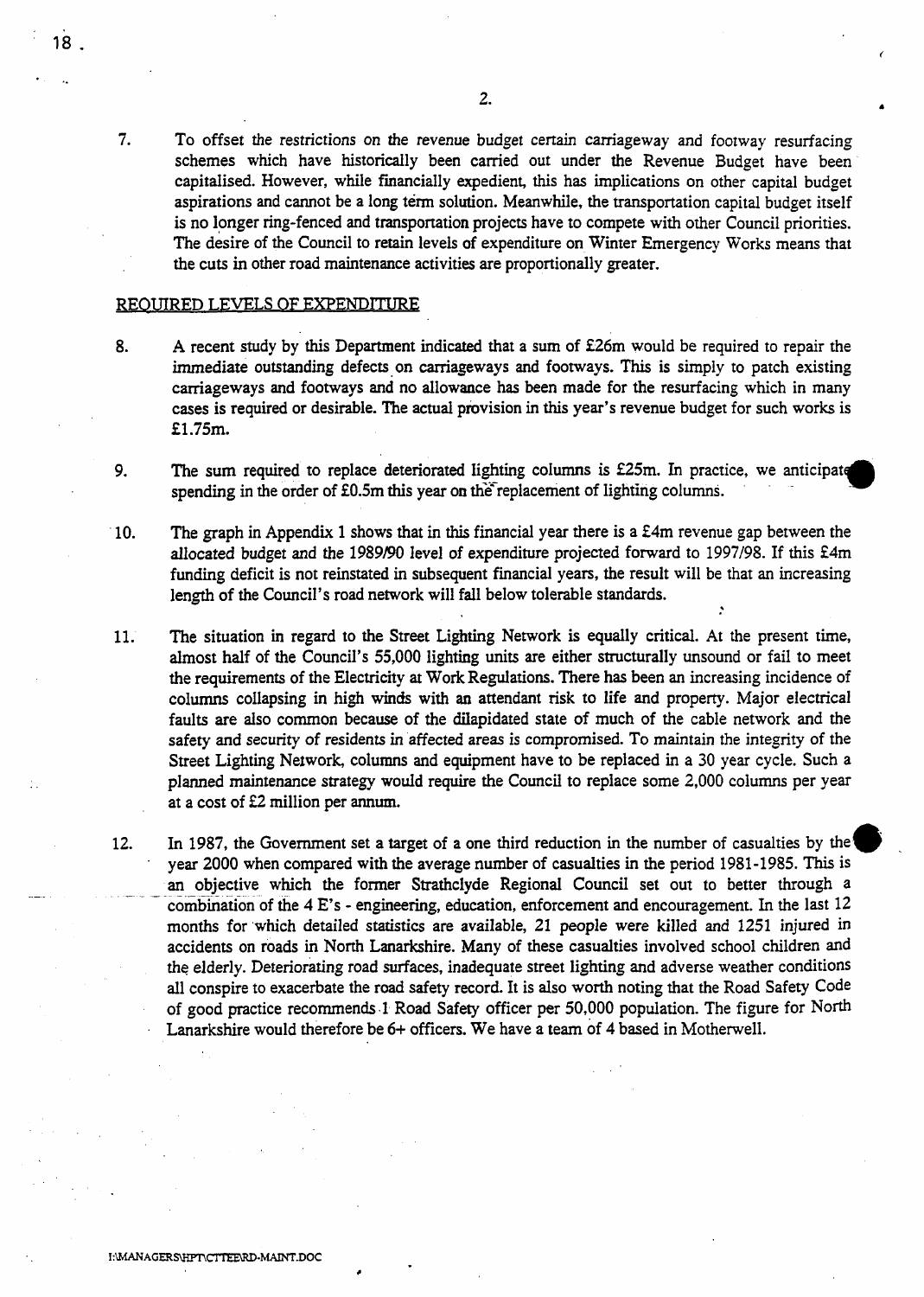$\bullet$  3.  $\bullet$  8.  $\bullet$  8.  $\bullet$  8.  $\bullet$  8.  $\bullet$  8.  $\bullet$  8.  $\bullet$  8.  $\bullet$  8.  $\bullet$  8.  $\bullet$  8.  $\bullet$  8.  $\bullet$  8.  $\bullet$  8.  $\bullet$  8.  $\bullet$  8.  $\bullet$  8.  $\bullet$  8.  $\bullet$  8.  $\bullet$  8.  $\bullet$  8.  $\bullet$  8.  $\bullet$  8.  $\bullet$  8.  $\bullet$  8.  $\bullet$  8.  $\bullet$  8.  $\bullet$ 

#### **CONSEQUENCES OF UNDER-FUNDING**

.. .

- 13. The likely effects of continued under-funding are as follows:
	- a) An increasing length of the Council's road network will fall below tolerable standards.
	- b) The safety of the travelling public (both pedestrian and vehicles) will be compromised.
	- c) There will be an increasing number of liability claims.
	- d) There will be a higher incidence **of** street lighting failures.
	- e) It will become more difficult to attract inward investment.
	- **f)** The Council may not meet the Government target of reducing road casualties by one-third by the year 2000.
	- *0* g) *h* increased **risk** of crimeianti-social behaviour because of street iighting fauits.
- **14.** While it is recognised there are competing needs for scarce council **funding** it is considered that road maintenance budgets have suffered more than their fair share of cuts within recent years. Basicaily the Council has to spend to save. Large scale replacement reconstruction and resurfacing works *are* required to arrest the present rate of decline and to restore the balance between capital and revenue expenditure.
- If the Council were to adopt a 10 year revenue works programme to bring **its** roads up to standard, it would require an additional £5m/annum over and above the £4m mentioned in paragraph 10. 15.

#### RECOMMEND **ATIONS**

- 16. Committee **is** asked to:-
	- **(i)**  Note the contents of **this** report.
	- (ii) (ii) Recognise that the present revenue funding of the road network is inadequate.<br>
	(iii) Agree in principle the need to carry out a planned revenue programme to
	- Agree in principle the need to carry out a planned revenue programme to bring the existing road and lighting network up to a more acceptable standard.
	- (iv) Refer this report to the Policy and Resources Committee for their consideration with a view to augmenting revenue funding for road maintenance expenditure.

1 G Lawre

### Stanley C. Cook **DIRECTOR OF PLANNING** *AND* **DEVELOPMENT**

For further information please contact Grahame Lawson on 01236 616202.

*c* 

WANAGERSHPT\CTTEE\RD-MAINT.DOC

19